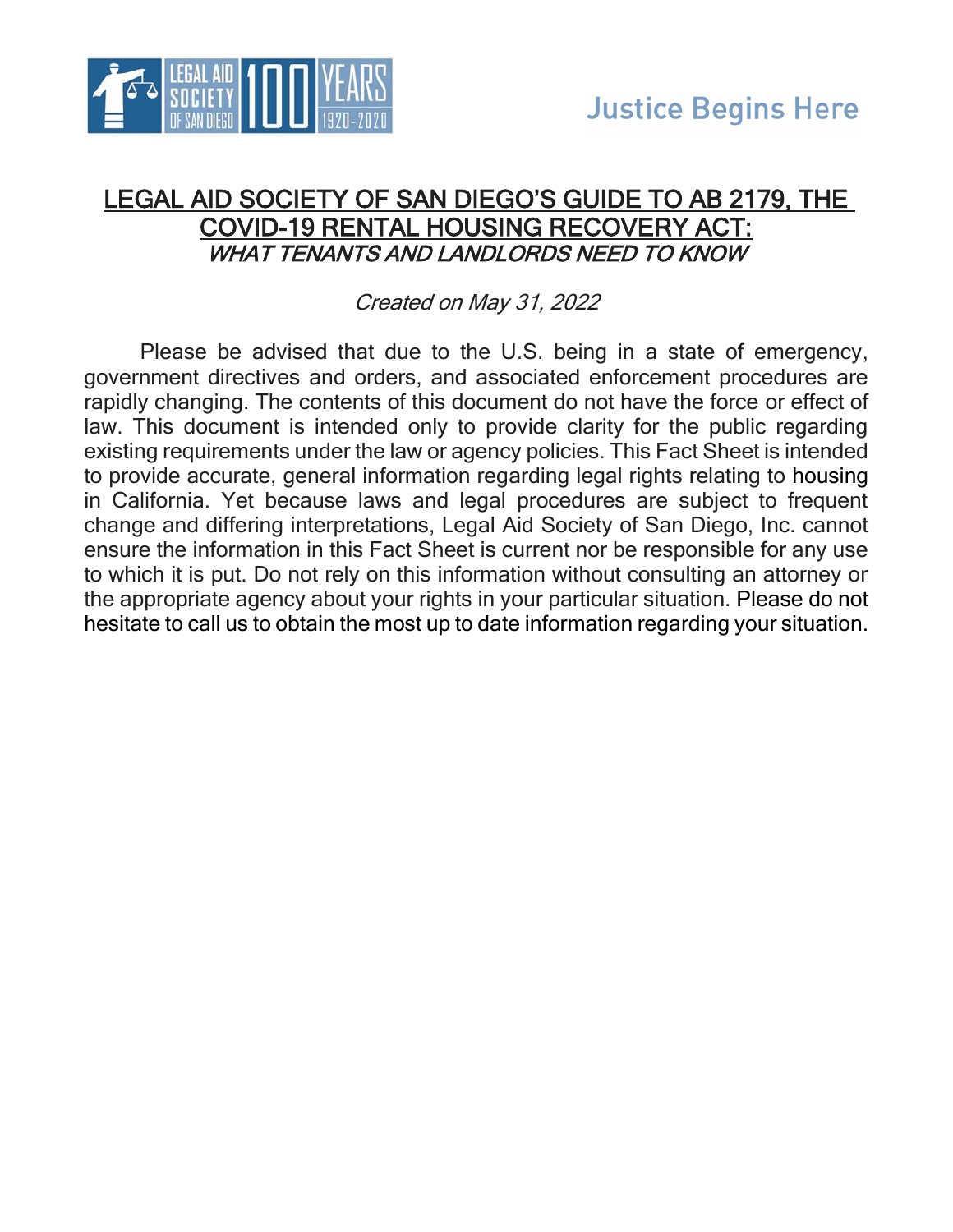## Table of Contents

- <span id="page-1-0"></span>1. [What is the COVID -19 Rental Housing Recovery Act?](#page-2-0)
- 2. [Do these rules apply to all tenants facing eviction for non-payment of](#page-3-0)  [rent?](#page-3-0)
- 3. [I submitted a COVID-19 Hardship Declaration in response to each 15](#page-3-1) [day Notice to Pay Rent or Quit I received previously and paid 25% of](#page-3-1)  [the arrears from September 01, 2020, through September 30, 2021,](#page-3-1)  can my landlord evict me for the outstanding 75%?
- 4. [What if I did not timely submit a COVID-19 Hardship Declaration in](#page-4-0)  [response to a 15-Day Notice to Pay Rent or Quit](#page-4-0)
- 5. [Am I still entitled to a 15-day Notice to Pay Rent or Quit?](#page-4-1)
- 6. [What if a landlord already filed an unlawful detainer against me and I](#page-5-0)  [was served with a summons and complaint?](#page-5-0)
- 7. [What if I did not apply for ERAP by March 31, 2022, am I protected?](#page-6-0)
- 8. If my city passed an eviction moratorium for nonpayment of rent, does [it protect me?](#page-7-0)
- 9. [It seems that these protections are tied to applications for emergency](#page-7-1)  [rental assistance, when and where can I apply?](#page-7-1)
- 10. [Can my landlord charge me late fees or interest?](#page-7-2)
- 11. [Can my landlord apply my security deposit or future rent payments to](#page-8-0)  [COVID-19 rental debt?](#page-8-0)
- 12. My landlord served me a "no-[fault eviction" notice, am I entitled to a](#page-8-1)  ["just cause" notice?](#page-8-1)
- 13. What if I live [in a "covered property" as defined by the CARES Act?](#page-9-0)
- 14. [Are there any other protections that I should be aware of?](#page-9-1)
- 15. [I still have questions, who can I contact for assistance?](#page-10-0)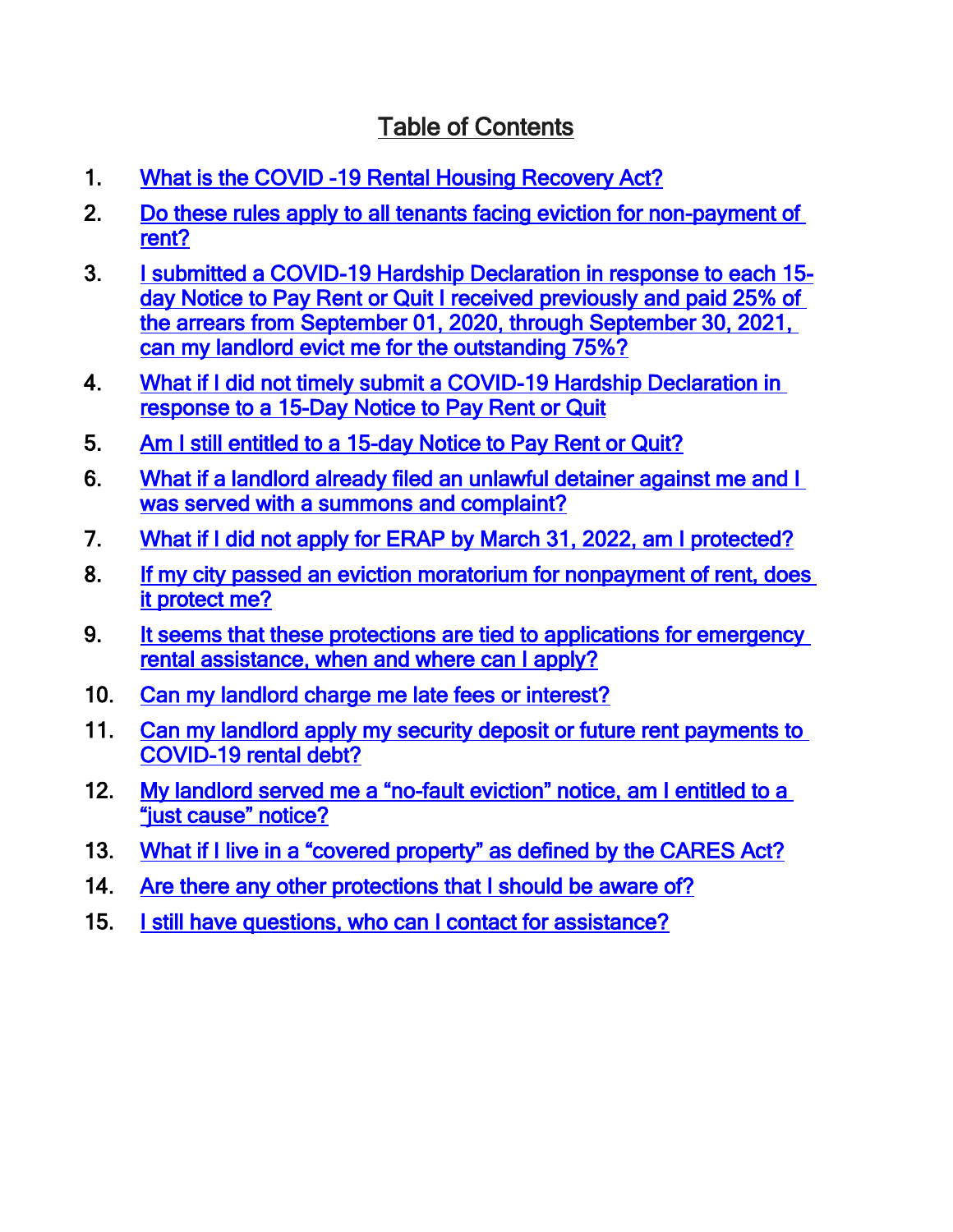# <span id="page-2-0"></span>1. What is the COVID -19 Rental Housing Recovery Act?

The California State Legislature passed, and the Governor signed into law, certain tenant protections in response to COVID-19. Most of these protections expired on September 30, 2021, however, *tenants still maintain certain* protections against eviction based on non-payment of rent after September 30, 2021.

Beginning October 01, 2021, and existing through June 30, 2022, a landlord must make statements, under the penalty of perjury, confirming they have sought rental assistance and completed an application for rental assistance, and cannot get a summons to evict a tenant based on non-payment of rent until they have done so.

Specifically, a landlord must state, under the penalty of perjury:

1. That landlord completed a rental assistance application before filing the complaint for unlawful detainer and received a final decision on the application and submit a copy of the final decision confirming denial of the application;

# -OR-

- 2. That all the following are true:
	- 1. The landlord submitted a completed application for emergency rental assistance and twenty (20) days has passed since the later date of the date the application was submitted or the date of a notice landlord served on the tenant demanding the tenant to pay rent or quit;

## AND-

2. The landlord has not received notice or obtained verification from the emergency rental assistance program that the tenant has not completed its portion of the emergency rental assistance application and the landlord has not heard that the tenant has applied.

[Back to Top](#page-1-0)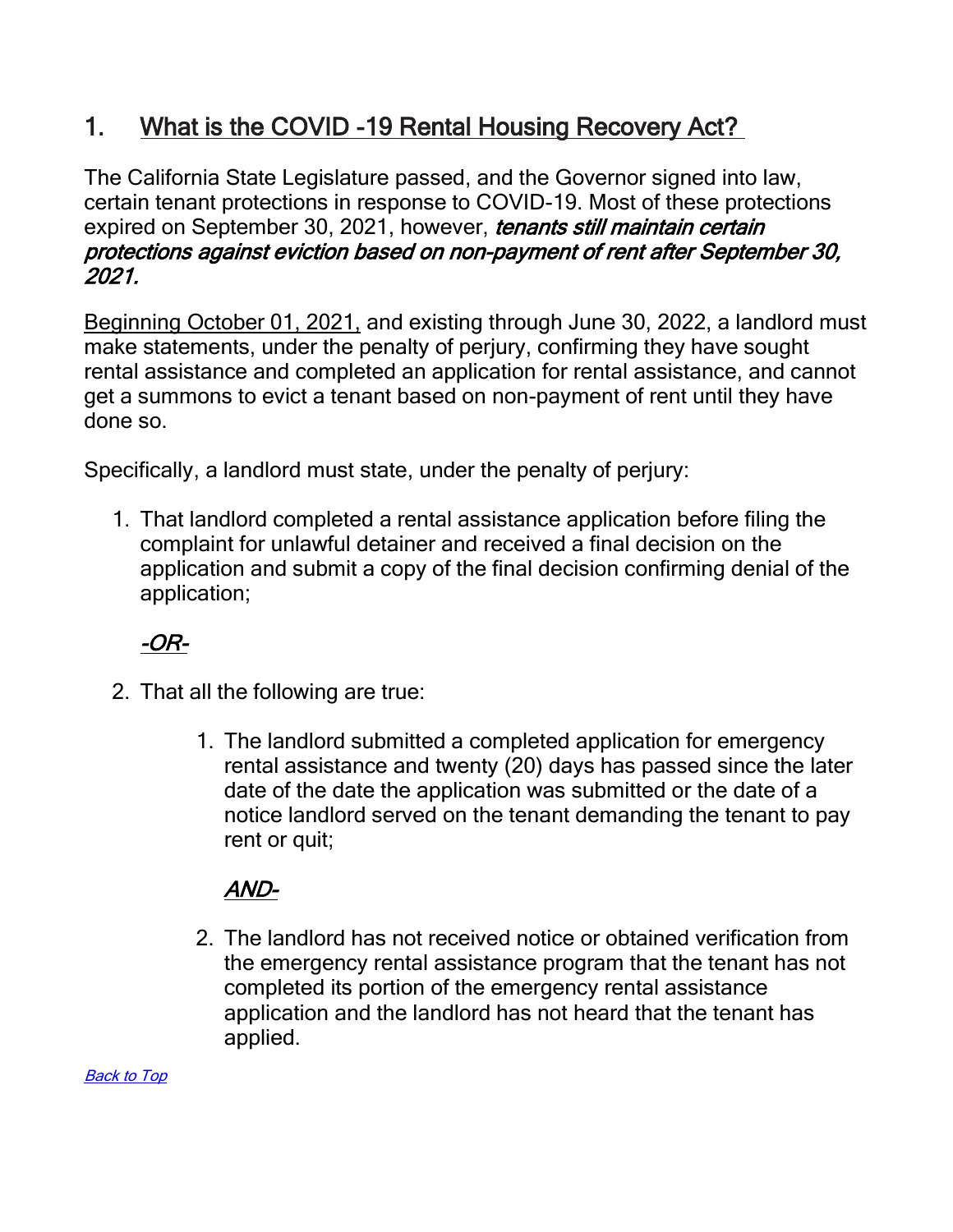### <span id="page-3-0"></span>2. Do these rules apply to all tenants facing eviction for non-payment of rent?

The changes described above apply to all unlawful detainers based on the nonpayment of rent *unless your tenancy was initially established on or after* October 01, 2021.

A tenancy is initially established the first time you lawfully occupy the premises, not upon renewal of a periodic tenancy, upon extension of an existing lease or rental agreement, or upon execution of a new lease or rental agreement with one or more individuals already occupying the premises.

## -OR-

You did *not* have a pending rental assistance application filed *before April 01*, 2022, to cover any part of the rent demanded by the landlord.

#### [Back to Top](#page-1-0)

<span id="page-3-1"></span>3. I submitted a COVID-19 Hardship Declaration in response to each 15-day Notice to Pay Rent or Quit I received previously and paid 25% of the arrears from September 01, 2020, through September 30, 2021, can my landlord evict me for the outstanding 75%?

No. You cannot be evicted for COVID-19 rental debt (i.e., rent you were unable to pay because of a COVID-19 hardship from March 01, 2020, through September 30, 2021, so long as you:

- 1. For rent that came due from March 01, 2020, through August 30, 2020, timely returned a COVID-19 Hardship Declaration in response to each 15- Day Notice to Pay Rent or Quit served on you, demanding rent that came due during this time;
- 2. For rent that came due from September 01, 2020, through September 31, 2021, timely returned a COVID-19 Hardship Declaration in response to each 15-Day Notice to Pay Rent or Quit served on you during this time *and* paid 25% of the total rent arrears from September 01, 2020, through September 30, 2021.

So long as you timely completed both requirements above, the outstanding 75% of rent arrears can never be the basis of an unlawful detainer. The outstanding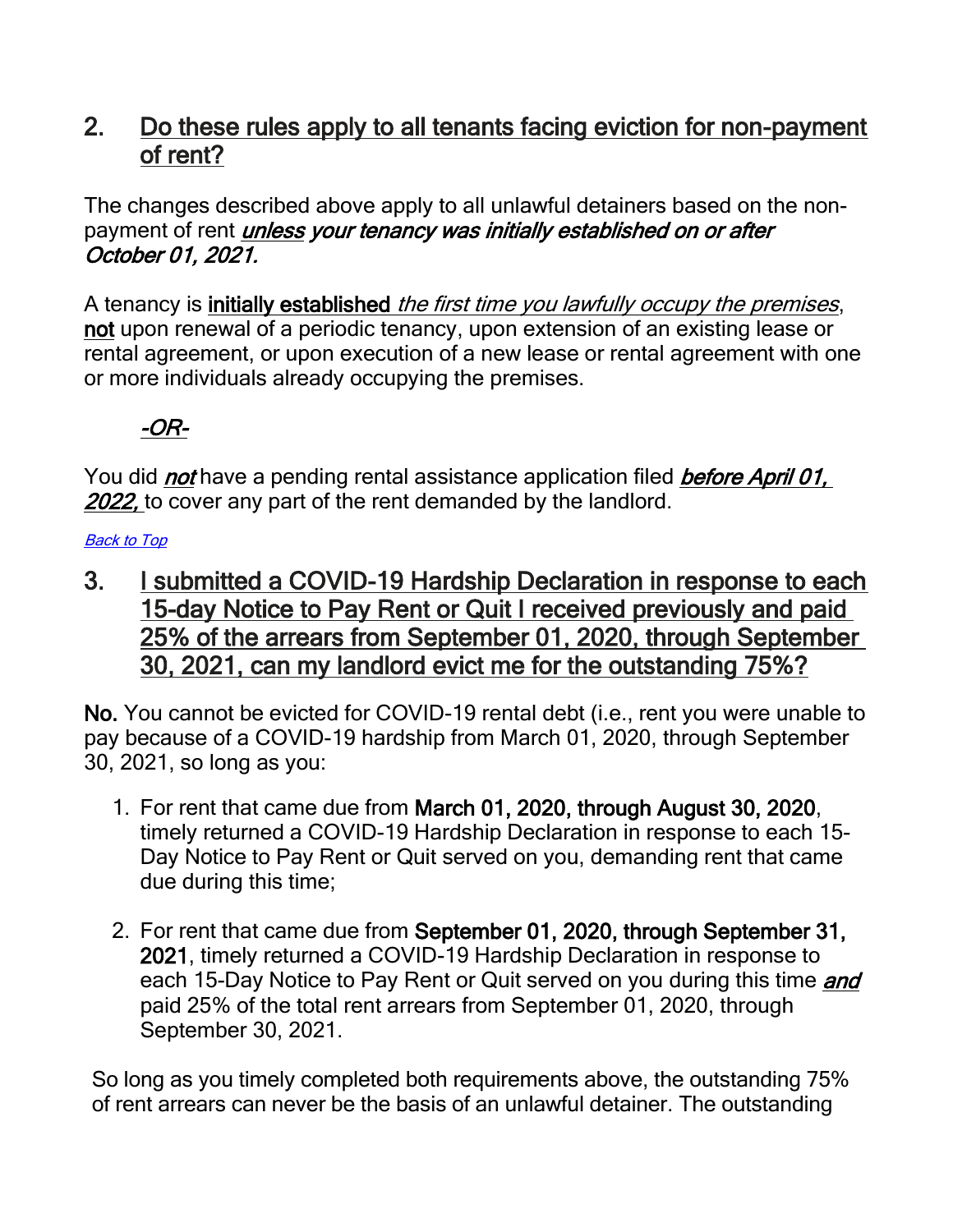75% is still owed to the landlord, however, and can be sought in small claims or general civil court on or after November 01, 2021.

Before a judgment can be entered in favor of a landlord for rent or other financial obligations accrued between April 1, 2020 to September 30, 2021; the landlord must verify all the following under penalty of perjury:

- The landlord has not received any rental assistance or other financial compensation for any other source relating to the amount demanded; and
- The landlord does not have any pending applications for rental assistance or other financial compensation from any other source relating to the amount demanded.

#### [Back to Top](#page-1-0)

### <span id="page-4-0"></span>4. What if I did not timely submit a COVID-19 Hardship Declaration in response to a 15-Day Notice to Pay Rent or Quit?

If you did not timely submit a COVID-19 Hardship Declaration in response to a 15-Day Notice to Pay Rent or Quit, you may still be able to submit one to your landlord. It is likely that you can submit a COVID-19 Hardship Declaration to your landlord even if you have already been served a summons and complaint for unlawful detainer.

If you find yourself in this situation, contact Legal Aid Society of San Diego, immediately, at 877-LEGAL-AID (877-534-2524).

#### [Back to Top](#page-1-0)

## <span id="page-4-1"></span>5. Am I still entitled to a 15-day Notice to Pay Rent or Quit?

Yes, you are still entitled to a 15-day Notice to Pay Rent or Quit, if the rent that is being demanded in the notice came due between March 01, 2020, and September 30, 2021.

However, demands for owed rent that came due between *October 01, 2021, and March 31, 2022* (i.e., what is referred to as the "covered time period"), you are only entitled to a 3-Day notice to Pay Rent or Quit.

• A 3-Day Notice to Pay or Quit, demanding rent that came due between October 01, 2021, and March 31, 2022, must include the amount of rent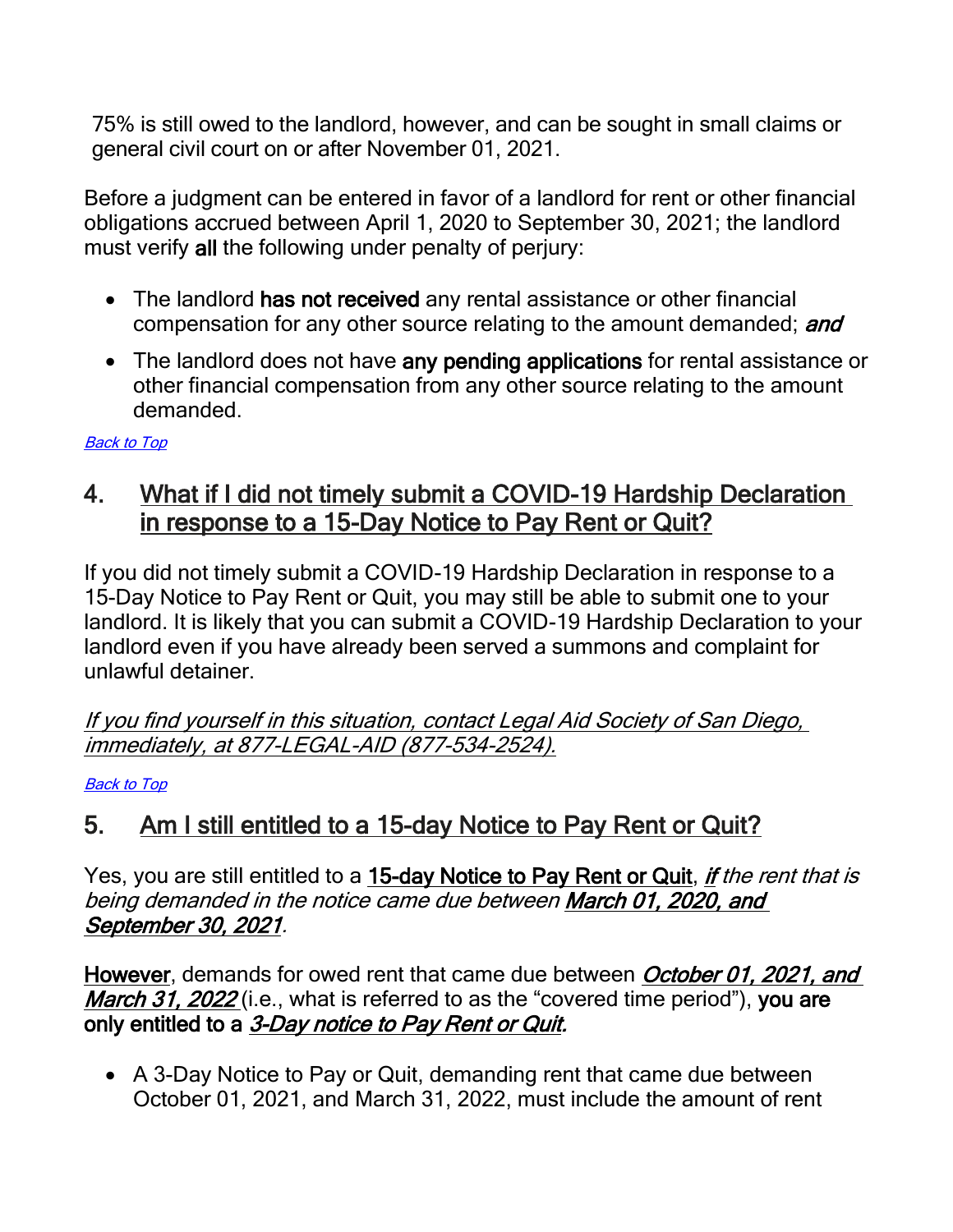demanded, the date each amount became due, the telephone number and website for the local/state rental assistance program, and instructions to apply for rental assistance within fifteen (15) days of receiving the notice.

#### [Back to Top](#page-1-0)

### <span id="page-5-0"></span>6. What if a landlord already filed an unlawful detainer against me and I was served with a summons and complaint?

Contact Legal Aid Society of San Diego, immediately, at 877-LEGAL-AID (877- 534-2524).

In an action filed *before April 01, 2022*, a landlord cannot obtain a judgment or default judgment in an unlawful detainer *unless*, the court finds both of the following are true:

- 1. Before filing the complaint, the landlord (plaintiff) completed an application for emergency rental assistance to cover the rental debt demanded in the complaint: and
- 2. The landlord's (plaintiff's) application was denied because of the tenant's ineligibility, the program ran out of funds, or the application remained incomplete due to the tenant's failure to properly complete its portion of the application within 15-days, excluding Saturday, Sundays, and other judicial holidays, after the landlord properly completed its portion of the application.

If you have received a notice or request to complete an application for emergency rental assistance, complete what is needed as soon as possible, and maintain an open line of communication with your landlord to ensure that they receive the assistance and you come current on your rent.

In an action filed between *April 01, 2022 - June 30, 2022*, a landlord cannot obtain a judgment or default judgment in an unlawful detainer *unless the court* finds ONE of the following are true:

1. Before April 01, 2022, the landlord (plaintiff) completed an application for emergency rental assistance to cover the portion of the rental debt demanded in the complaint *and* the landlord's (plaintiff's) application was denied because of the tenant's ineligibility, the program ran out of funds, or the application remained incomplete due to the tenant's failure to properly complete its portion of the application within 15-days, excluding Saturday,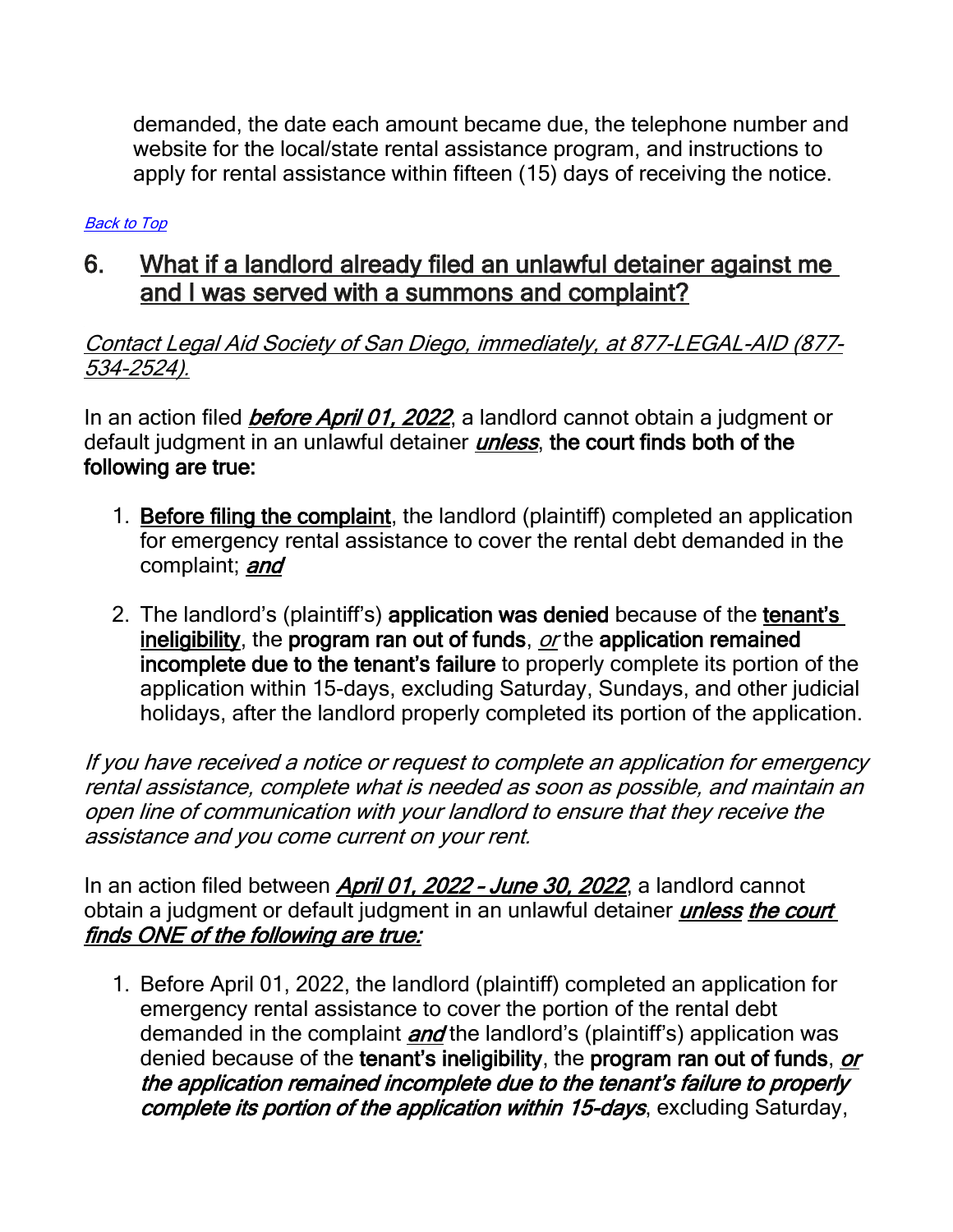Sundays, and other judicial holidays, after the landlord properly completed its portion of the application

## -OR-

2. A determination is *not* pending on an emergency rental assistance application, *filed prior to April 01, 2022*, to cover any part of the rental debt demanded in the landlord's (plaintiff's) complaint.

### Further, even if a summons and complaint has already been issued and served on you, a court must reinstate your tenancy if you can show:

- 1. The complaint for unlawful detainer *demands rent* that accrued from March 01, 2020, through March 31, 2022; and
- 2. You have an *approved application* for emergency rental assistance and can submit proof of the approved application; and
- 3. The emergency assistance *plus any additional payment* by the tenant equals the full amount of rent demanded in the complaint.

So long as you can meet the above three (3) requirements, you can apply to the court for relief by filing UD form 125 "Application to Prevent Forfeiture Due to COVID-19 Rental Debt", up until you have been physically evicted from the property by the sheriff.

• Depending on what stage of the unlawful detainer case you are in and if the approved emergency rental assistance has actually been disbursed/paid, the court may stay proceedings and any writ of possession by notifying the sheriff. Therefore, you may still apply to the court for this relief, even if a judgment or default judgment has already been entered against you.

### Keep track of and follow-up on the status of your emergency rental assistance application!

### [Back to Top](#page-1-0)

<span id="page-6-0"></span>7. What if I did not apply for ERAP by March 31, 2022, am I protected?

Unfortunately, if you did *not* apply for emergency rental assistance by *March 31*,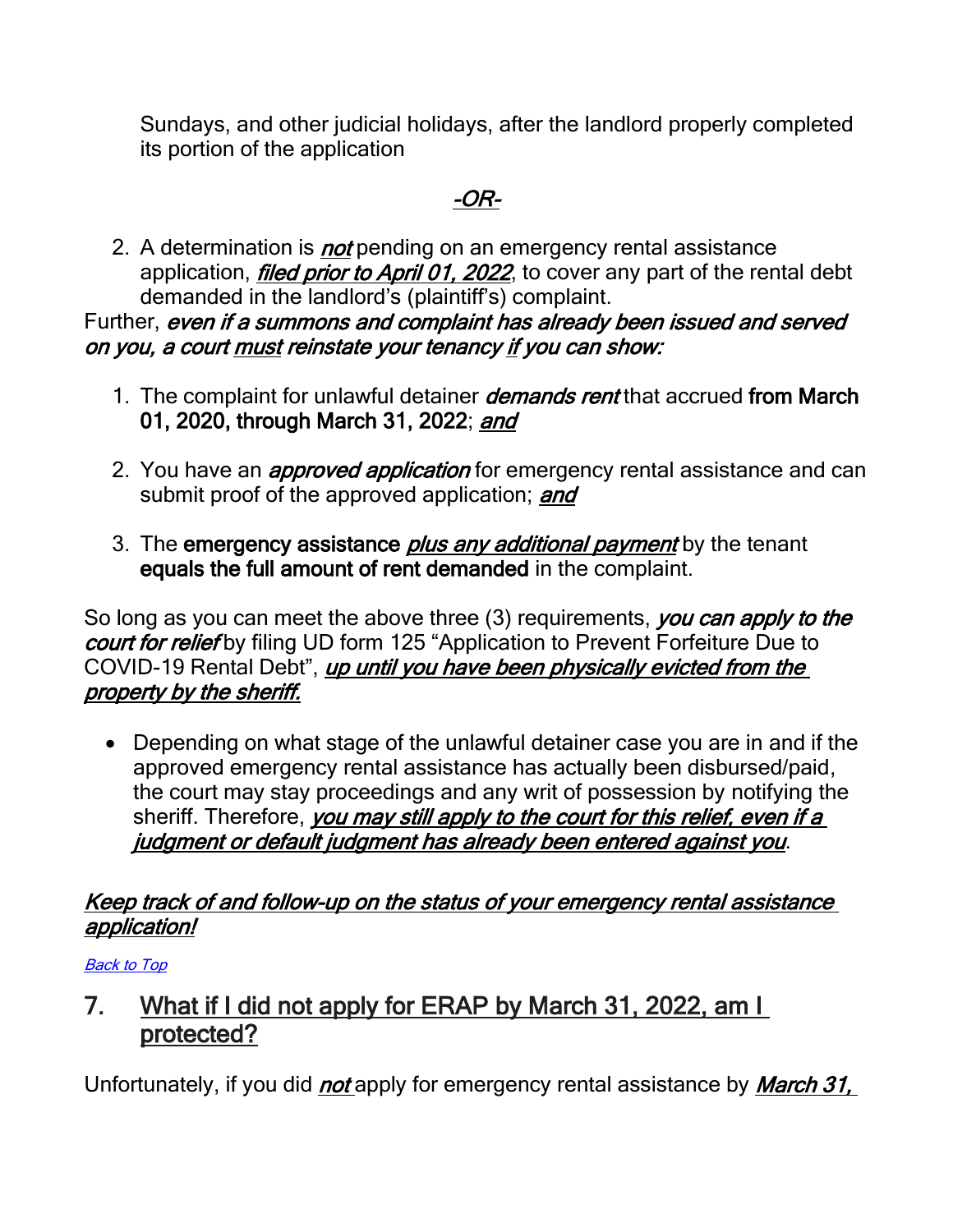2022, you are *not* protected. You are no longer eligible to apply for emergency rental assistance even if you still had remaining months of rental assistance eligibility.

### [Back to Top](#page-1-0)

### <span id="page-7-0"></span>8. If my city passed an eviction moratorium for nonpayment of rent, does it protect me?

No. California State law preempts all local governments, including your city, from passing an eviction moratorium until July 01, 2022.

The City of San Diego Nonpayment of rent Eviction Moratorium that passed in February 2021 will not go into effect until July 01, 2022, unless state preemption is extended once more.

### July 1, 2022 – City of San Diego Nonpayment of rent Eviction Moratorium.

#### [Back to Top](#page-1-0)

### <span id="page-7-1"></span>9. It seems these protections are tied to applications for emergency rental assistance, when and where can I apply?

Unfortunately, the last day to apply for emergency rental assistance was *March* 31, 2022. New applications are no longer being accepted. If you have a pending emergency rental assistance application, it is important that you check on the status of your application regularly. If the rental assistance application is rejected, you are provided only 15 days to correct the issues on your application. Failure to timely correct the issues will result in a denial of your application.

If an unlawful detainer action has been filed against you, contact Legal Aid Society of San Diego, immediately, at 877-LEGAL-AID (877-534-2524).

#### [Back to Top](#page-1-0)

### <span id="page-7-2"></span>10. Can my landlord charge me late fees or interest?

Your landlord cannot charge or collect fees for late payments of COVID-19 rental debt (i.e., rent that came due from March 01, 2020, through September 30, 2021), in most circumstances.

However, if you applied for, and received, emergency rental assistance, you have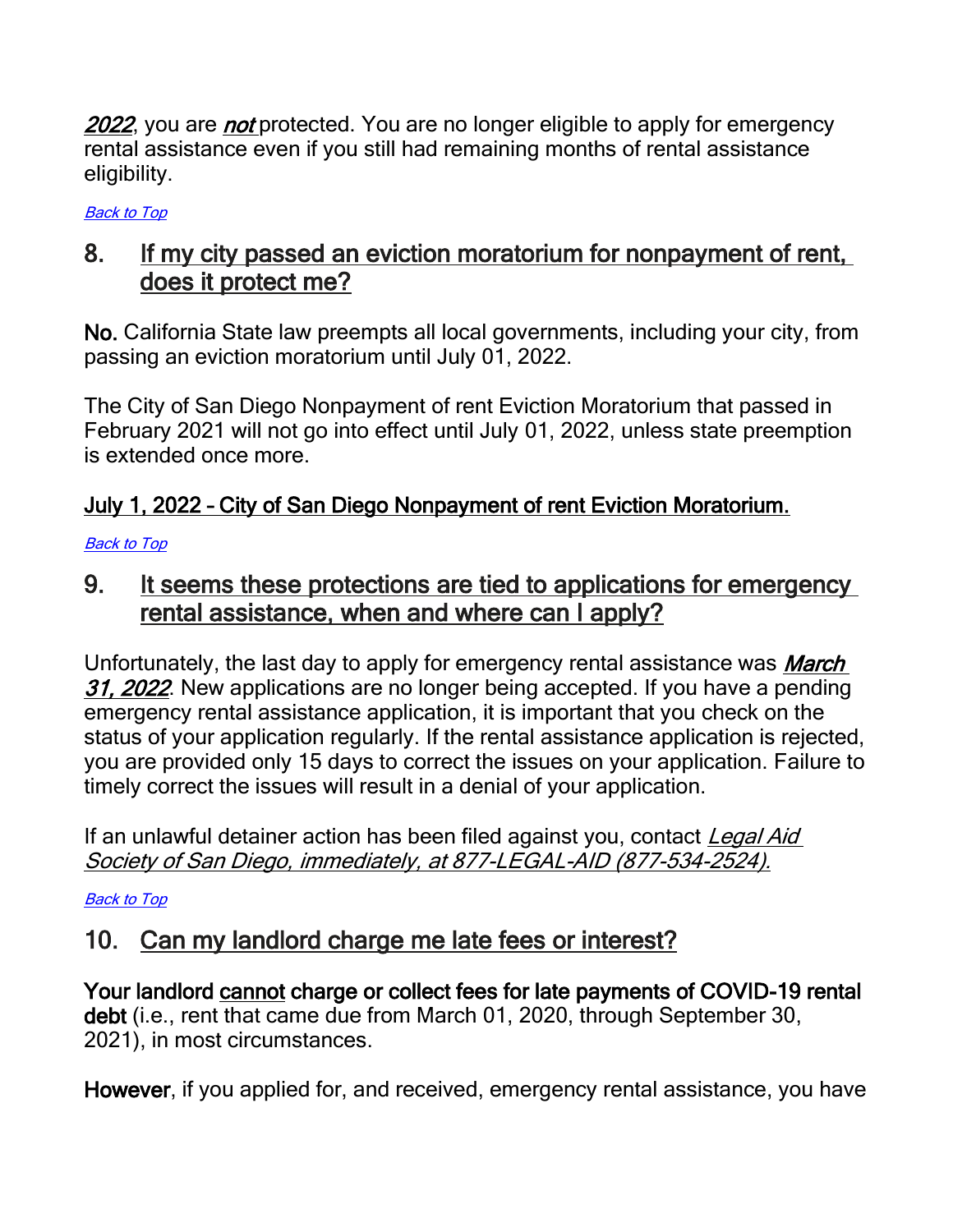fifteen (15) business days to pay your landlord. If the entirety of the rental assistance received is not paid within fifteen (15) business days, the landlord can charge you a late fee if late fees are allowed under a written rental agreement.

Your landlord is also prohibited from increasing fees charged to you and from charging you fees for services previously provided by your landlord without charge.

However, your landlord can temporarily reduce or make unavailable services or amenities to comply with federal, state, and local public health orders (e.g., onsite gyms or other communal amenities).

#### [Back to Top](#page-1-0)

### <span id="page-8-0"></span>11. Can my landlord apply my security deposit or future rent payments to COVID-19 rental debt?

Security Deposit: Your landlord is prevented from applying your security deposit to COVID-19 rental debt, unless you agree, in writing, to allow the security deposit to be applied.

Current and Future Rent Payments Made by the Tenant (i.e., not emergency rental assistance): Your landlord may only apply rental payments to prospective month's rent, unless you agree, in writing, to apply the payment retroactively.

#### [Back to Top](#page-1-0)

### <span id="page-8-1"></span>12. My landlord served me a "no-fault eviction" notice, am I entitled to a "just cause" notice?

A so-called "no-fault" eviction is an eviction where the tenant is evicted through no fault of their own. The tenant paid their rent on-time and followed the rules; however, the landlord has decided at the end of the lease term and upon proper notice that they no longer wish to keep renting to that tenant.

Previously, "just cause" protections, which required one of the allowable just causes enumerated under Cal. Civ. Code section 1946.2, applied to all residential tenancies. However, as of September 30, 2021, these "just cause" protections no longer apply to all residential tenancies.

Therefore, a "no-fault" eviction notice may be lawful, subject to other state and local "just cause protections" (e.g., San Diego Tenant's Right to Know Ordinance,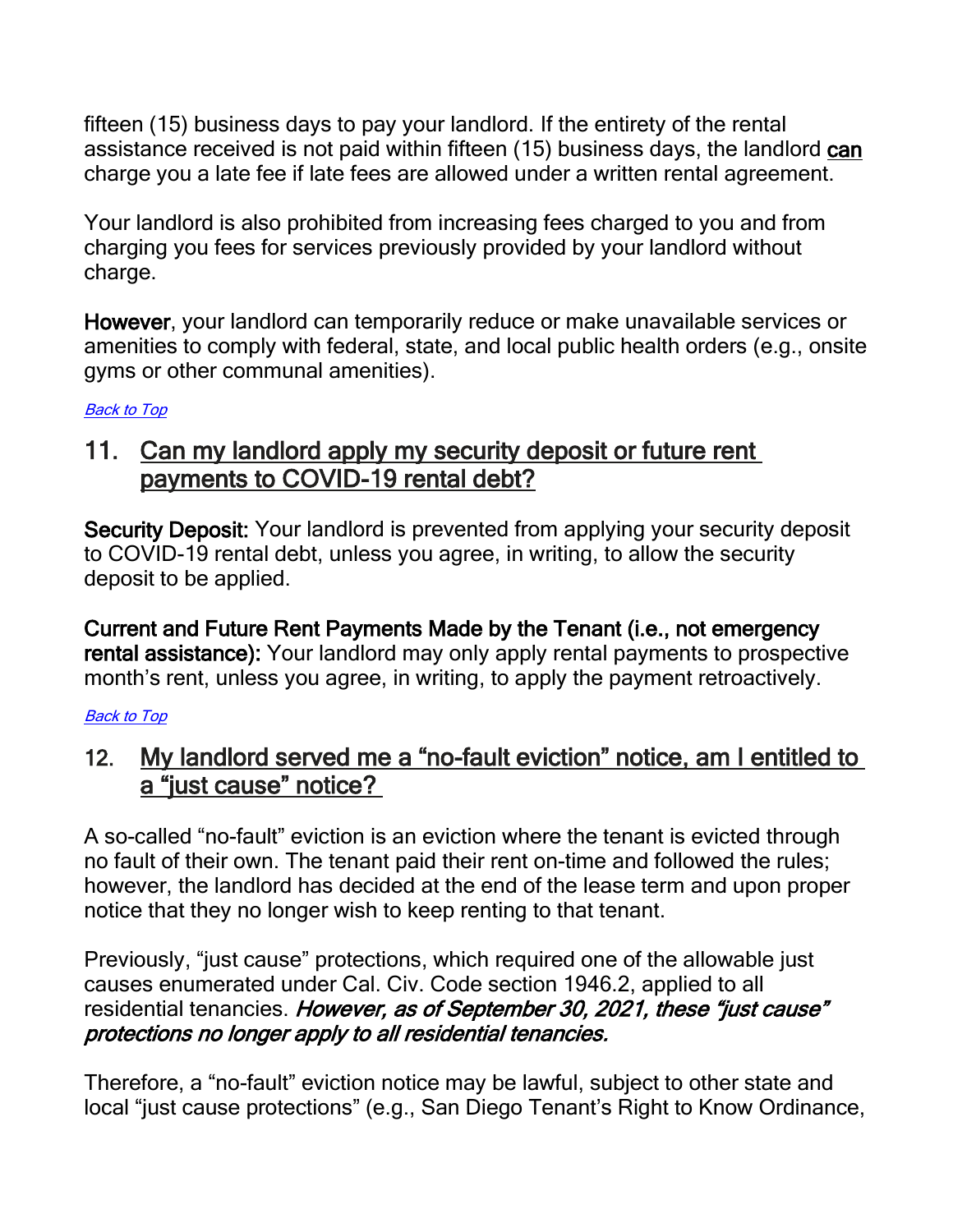Cal. Civ. Code section 1946.2). However, a landlord is still prohibited from demanding COVID-19 rental debt as damages in an unlawful detainer if the complaint is based on a "no-fault" tenancy termination notice.

To determine whether your home may be subject to The Tenant Protection Act of 2019 (Cal. Civ. Code section 1946.2 et. seq.) please refer ou[r FAQ on AB 1482](https://www.lassd.org/sites/default/files/imce/Articles/AB%201482_One-Pager_FINAL_0.pdf) -[The Tenant Protections Act of 2019.](https://www.lassd.org/sites/default/files/imce/Articles/AB%201482_One-Pager_FINAL_0.pdf)

Finally, San Diego County Ordinance No. 10724 may invalidate tenancy termination notices (except for those demanding payment of rent) served on or before August 10, 2021.

### If you receive an eviction notice for a "no-fault" reason, please call us at 877-LEGAL-AID (877-534-2524).

#### [Back to Top](#page-1-0)

### <span id="page-9-0"></span>13. What if I live in a "covered property" as defined by the CARES Act?

The CARES Act provides that a landlord of a "covered property" may not evict a tenant except on thirty (30) days' notice. "Covered properties" include Section 8 Housing Choice Voucher tenancies, Project Based Section 8 tenancies, Low-Income Housing Tax Credit Unit tenancies, other federally subsidized tenancies, and tenancies in properties which are financed by a federally backed mortgage loan.

To determine whether your home may be covered by the CARES Act, please refer to our FAQ on the CARES Act.

### If you receive an eviction notice and believe you live in a "covered property," please call us at 877-LEGAL-AID (877-534-2524).

[Back to Top](#page-1-0)

### <span id="page-9-1"></span>14. Are there any other protections that I should be aware of?

- Masking
	- o All evictions based on the non-payment of COVID-19 rental debt filed between March 4, 2020, and September 30, 2021, are masked regardless of outcome. That means the eviction will not show up on